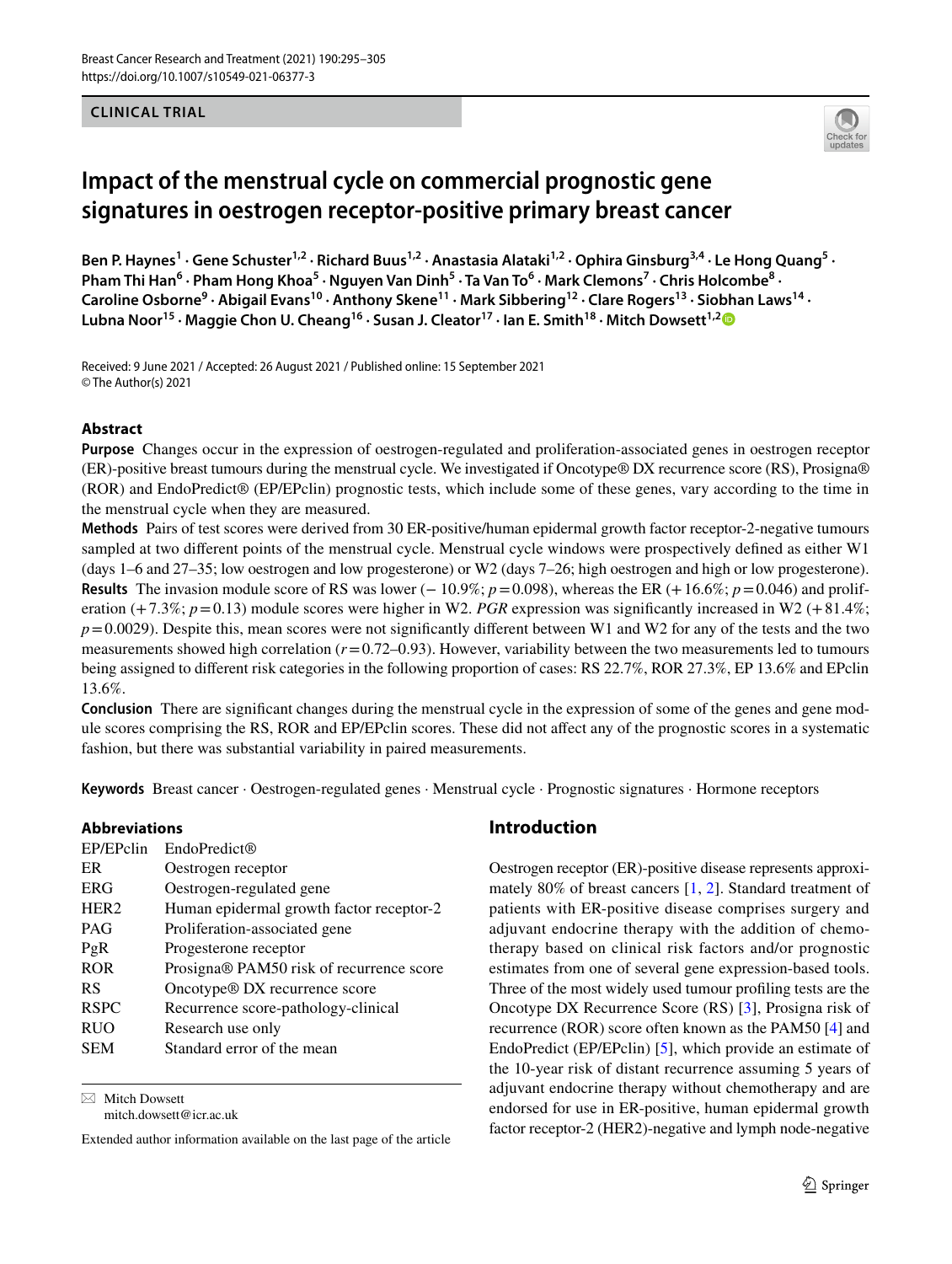RS comprises 16 prognostic genes and five reference genes measured by RT-PCR at a central laboratory (Genomic Health, CA, USA). The RS algorithm creates four modules (proliferation, oestrogen, HER2 and invasion) from 13 of the prognostic genes [\[8\]](#page-9-6). This generates a RS result of between 0 and 100, which relates to the 10-year risk of distant recurrence in the absence of chemotherapy. Cut-points of  $< 18$ , 18–31 and  $> 31$  are applied to classify patients into low-, intermediate- and high-risk groups [\[3](#page-9-1)]. The TAILORx study provided evidence for lower cut-points (intermediate group 11–25), which are now widely applied [\[9](#page-9-7)]. The RS can be combined with clinical and pathological factors generating tools, such as the RS-pathology-clinical (RSPC) [\[10](#page-9-8)] and the RSClin [[11\]](#page-9-9).

The ROR is a 50 gene (plus eight reference genes) test performed on the NanoString nCounter platform [[4,](#page-9-2) [12](#page-9-10)]. In addition to a continuous risk score  $(0-100)$ , the test provides intrinsic subtype classifcation (Luminal A or B, HER-enriched, Basal-like). The ROR is calculated from the correlation of the expression profle of the sample with the reference gene expression profle (centroid) for each intrinsic subtype, combined with a score from the proliferative genes and tumour size [[4,](#page-9-2) [12](#page-9-10)]. Risk categories are defned by cut-points of 0–40 (low), 41–60 (intermediate) and 61–100 (high) for node-negative cancers and  $0-15$  (low),  $16-40$ (intermediate) and 41–100 (high) for one to three nodepositive cancers.

The EP score represents the molecular component of EPclin and comprises eight prognostic genes and four reference genes [\[5\]](#page-9-3). The test is RT-PCR based. The EP score ranges between 0 and 15 and uses a cut-point of 5 to categorise patients into low- and high-risk groups. EPclin, the readout of the clinically available EndoPredict test, combines the EP score with tumour size and nodal status and ranges between 0 and 8.16 with a cut-point of 3.3 used to categorise patients into low- and high-risk groups [\[5](#page-9-3)].

Each of the above tests includes a number of oestrogenresponsive genes (ERGs) and proliferation-associated genes (PAGs). The expression of some ERGs and PAGs in ERpositive breast cancers is known to vary across the menstrual cycle [\[13,](#page-9-11) [14](#page-9-12)]. A recent study found significant changes in the expression of ERGs (twofold to threefold) and PAGs (1.4-fold) within the same patient that related to the hormone changes that occur during the menstrual cycle [[15\]](#page-9-13).

The presence of multiple ERGs and PAGs within the commercial signatures suggests that these tests may be sensitive to the prevailing hormone milieu at the time of testing. Theoretically, this might lead to a diferent score and risk categorisation being obtained depending on the point of the menstrual cycle when the prognostic signature was measured. Thus, we have investigated if RS, ROR and EP/ EPclin scores vary according to the time in the menstrual cycle when they are measured.

# **Materials and methods**

#### **Patients and samples**

Samples were selected from two clinical trials reported in a recent study of the efect of the menstrual cycle on breast tumour biology in ER-positive breast cancer [[15\]](#page-9-13): MenCER, a UK-based multicentre study [[15](#page-9-13)] and a study of neoadjuvant oophorectomy in Vietnam [[16\]](#page-9-14). Paired tumour samples were taken at diagnosis and 1–4 weeks later, with no treatment occurring between these time-points.

In the current study, samples were assigned to two menstrual cycle windows, based on their previously measured serum hormone concentrations and menstrual cycle data [[15\]](#page-9-13): Window 1 (W1; early and very late cycle; days  $1-6$ and 27–35) when there are low levels of both oestradiol and progesterone and Window 2 (W2; mid and late cycle; days 7–26) when there are intermediate to high levels of oestradiol and low to high levels of progesterone. Based on these criteria, 22 patients were available with paired W1 and W2 tumour samples from which RNA was taken. Eight further patients where RNA was available from paired tumour samples taken in the same window  $(2 \times W1)$  vs. W1,  $6 \times W2$  vs. W2) were selected as control samples.

Ethical approval for MenCER was received from the local research ethics committee (South West London REC 3). The Vietnamese study was approved by the Institutional Ethics Committee of the National Cancer Hospital, Hanoi, Vietnam from where all study participants were recruited and by the Research Ethics Board of the University of Toronto, Canada from where the study was coordinated. All participants provided written informed consent. The Committee for Clinical Research at the Royal Marsden Hospital, London approved the analysis of the samples collected in this study.

#### **Measurement of gene expression**

The NanoString nCounter gene expression system (GEN2) (NanoString Technologies, Seattle, WA) was used to measure gene expression without target amplifcation [[17\]](#page-9-15). A custom gene expression nCounter CodeSet was used to measure the expression of 82 genes including 14 reference genes (Supplementary Table 1) that include the genes of the RS, ROR and EP prognostic signatures. In brief, the CodeSet was hybridised to 150–200 ng total RNA and samples were processed using the NanoString nCounter Prep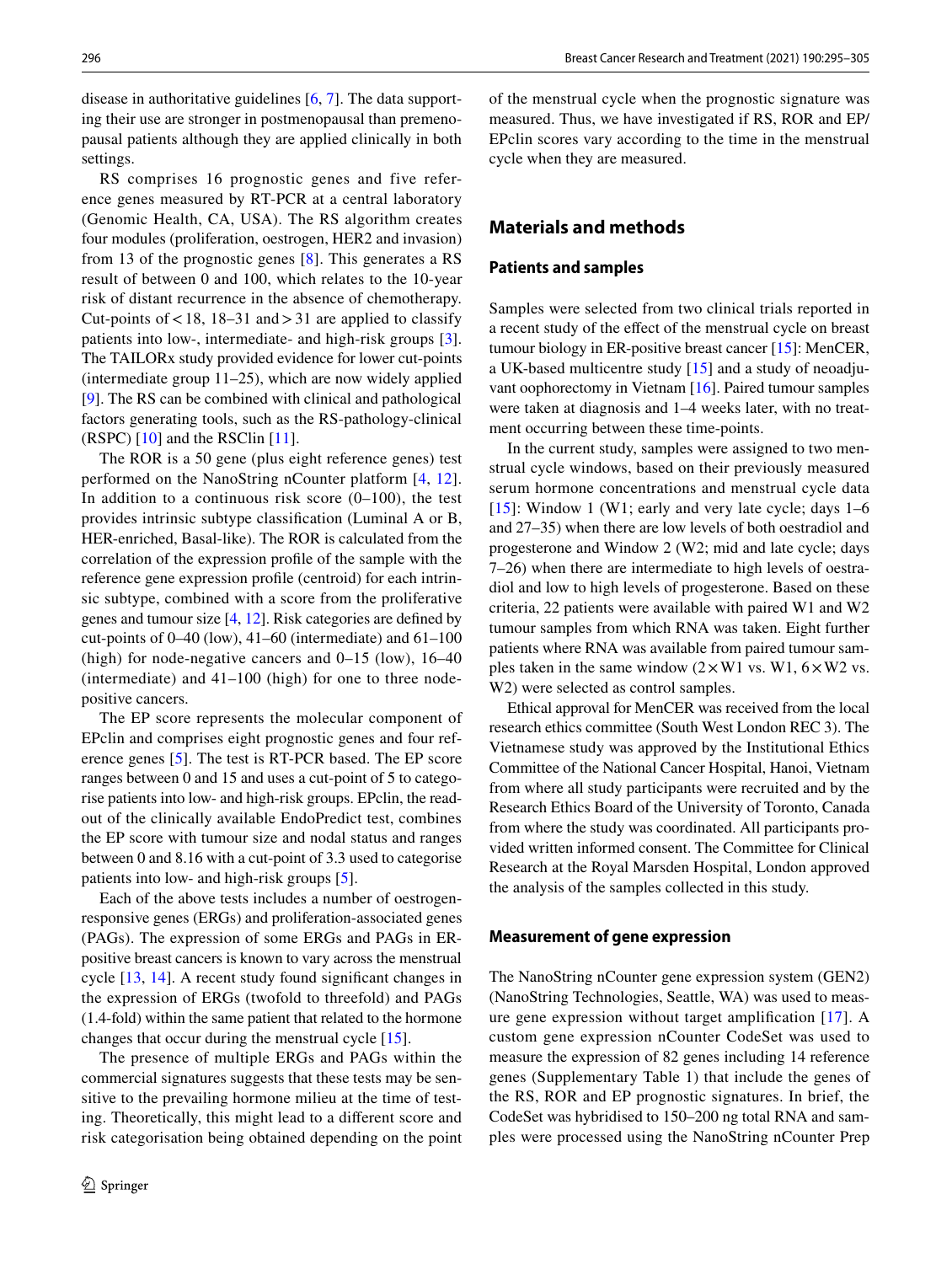Station and Digital Analyzer according to the manufacturer's instructions.

## **Calculation of RS, ROR and EP/EPclin scores and % risk of distant recurrence**

The gene expression normalisation and adjustment factors of NanoString data used to calculate the 'research use only' (RUO) RS and EP scores are described in Buus et al. [\[18](#page-9-16)]. Briefy, validated linear models were used to adjust each signature gene for cross-platform (NanoString vs. RT-PCR) variation and to generate RUO scores according to their published algorithms [[3,](#page-9-1) [5](#page-9-3)]. RUO EPclin scores were calculated from RUO EP scores using the EPclin algorithm [\[5](#page-9-3)] incorporating tumour size and nodal status. The corresponding % risk of distant recurrence at 10 years was calculated for RS using web-based tools provided by GHI [[19\]](#page-9-17) and for EP/ EPclin by digital read-out ([https://apps.automeris.io/wpd/\)](https://apps.automeris.io/wpd/) from the published graphs of EP/EPclin score vs. % risk [\[5](#page-9-3)]. RUO ROR scores and their corresponding % risk of distant recurrence at 10 years were calculated by NanoString.

#### **Data analysis**

For paired data, the Wilcoxon matched-pairs signed rank test was used to compare diferences in gene expression. For individual genes, false discovery rate was calculated using the Benjamini–Hochberg procedure to adjust for multiple testing. The F test was used to compare variances of the diferent scores and risks in paired samples taken in either diferent or the same window. To study associations between continuous variables Spearman's rank correlation was used.

# **Results**

#### **Patient demographics**

Patient demographics of the 30 patients are described in Supplementary Table 2. All patients were premenopausal with ER-positive/HER2-negative tumours. Of those, 88% were progesterone receptor (PgR)-positive and 8 patients had node-positive disease (range 1–2 nodes positive).

## **Changes in RS, ROR and EP scores during the menstrual cycle**

Figure [1](#page-3-0)a shows the individual changes in the prognostic scores between W1 (low oestrogen and progesterone) and W2 (high oestrogen  $\pm$  progesterone) for each test. Mean [±standard error of the mean (SEM)] scores were not significantly different between W1 and W2 for RS  $(26.7 \pm 3.5)$ vs.  $26.9 \pm 3.9$ ; Wilcoxon  $p = 0.96$ ), ROR  $(34.2 \pm 3.7 \text{ vs.})$ 

38.0  $\pm$  3.6; *p* = 0.27), EP (6.57  $\pm$  0.58 vs. 6.82  $\pm$  0.59; *p*=0.57) or EPclin (3.50±0.19 vs. 3.57±0.20; *p*=0.57) (Fig. [1a](#page-3-0)). There was a strong correlation of the individual signature scores in W1 and W2 with ROR showing the largest variation (RS; *r*=0.93, ROR; *r*=0.72, EP; *r*=0.85, EPclin;  $r = 0.82$ ; Supplementary Fig. 1a). The mean  $(\pm$  SEM) absolute diference in scores between W1 and W2 irrespective of direction of change was  $5.2 \pm 1.1$  for RS,  $9.2 \pm 2.0$  for ROR,  $1.18 \pm 0.25$  for EP and  $0.33 \pm 0.07$  for EPclin.

The change in the corresponding estimates of % risk of recurrence generated from each score is shown in Fig. [1](#page-3-0)b; again, there was no signifcant diference between W1 and W2 for RS (mean  $\pm$  SEM,  $17.7 \pm 2.5\%$  vs.  $17.9 \pm 2.7\%$ ; *p* = 0.88), ROR (8.9 ± 1.3% vs. 9.8 ± 1.3%; *p* = 0.32), EP  $(15.6 \pm 1.9\% \text{ vs. } 16.8 \pm 2.3\%; p = 0.59) \text{ or EPelin}$  $(15.1 \pm 2.6\% \text{ vs. } 16.4 \pm 2.8\%; p=0.55)$ . There was a high degree of correlation between the W1 and W2% risk estimates for all signatures (RS;  $r = 0.93$ , ROR;  $r = 0.76$ , EP;  $r=0.85$  or EPclin;  $r=0.83$ ) (Supplementary Fig. 1b). The mean  $(\pm$  SEM) absolute difference in % risk estimates between W1 and W2 irrespective of direction of change was  $3.6 \pm 0.77\%$  for RS,  $2.2 \pm 0.47\%$  for ROR,  $4.3 \pm 0.92\%$  for EP and  $4.4 \pm 0.93\%$  for EPclin.

## **Variation of scores measured in the same window vs. diferent windows**

Measurements of the four signature scores in the same window, one menstrual cycle apart, from eight patients showed no signifcant changes (Fig. [2](#page-4-0)). The variation of the scores when they were measured in W1 and W2 compared to those measured in the same window was signifcantly higher for RS (F test; *p*=0.0003) and EP/EPclin (*p*=0.029 and 0.019, respectively), but not for ROR (*p*>0.05) (Fig. [2a](#page-4-0)). Variation of the corresponding estimates of % risk of disease recurrence showed the same pattern with signifcant diferences for RS (*p*=0.0008) and EP/EPclin (*p*=0.0064 and 0.0071, respectively), but again not for ROR  $(p > 0.05)$  (Fig. [2b](#page-4-0)).

## **Changes in risk categories and intrinsic subtype classifcations**

Tumour samples were classifed into their corresponding risk groups using the published cut-points for each signature [[3–](#page-9-1)[5\]](#page-9-3). For RS, ROR, EP and EPclin, 5 (23%), 6 (27%), 3 (14%) and 3 (14%), respectively, of the 22 tumours were assigned to a diferent risk category in W2 compared to W1 (Fig. [1a](#page-3-0) and Table [1](#page-5-0)). The kappa statistic (*κ*) measuring the agreement between the risk groups in the two windows was 0.66 (95% CI 0.40–0.92) for RS, 0.56 (95% CI 0.27–0.85) for ROR, 0.67 for EP (95% CI 0.34–1.00) and 0.73 for EPclin (95% CI 0.45–1.00). When measurements were made in the same window for RS, ROR, EP and EPclin, 0, 4 (50%),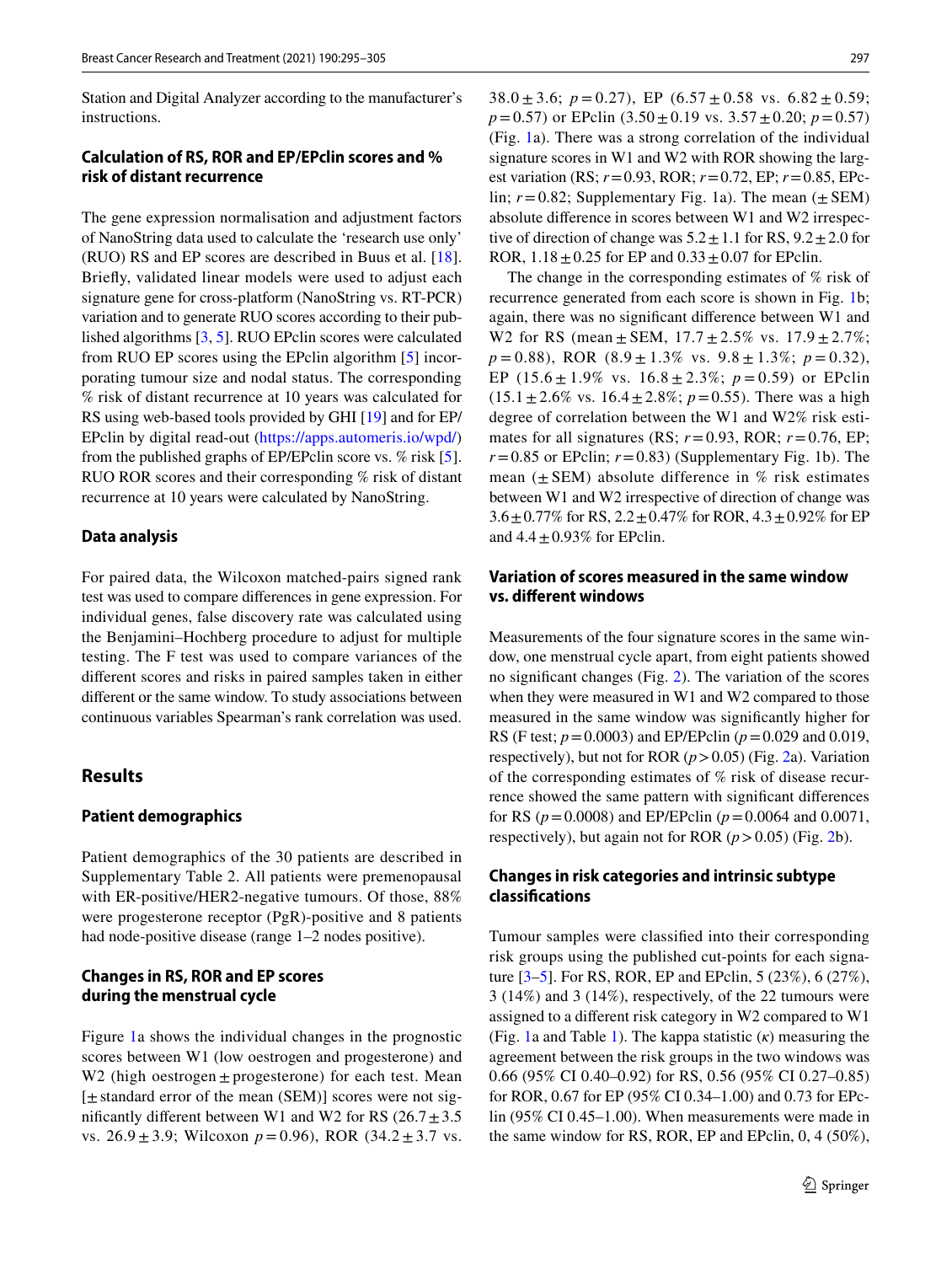

<span id="page-3-0"></span>**Fig. 1** Changes in **a** RS, ROR, EP & EPclin scores and **b** % risk estimates of distant relapse, in paired tumour samples taken in W1 (low oestrogen and progesterone) vs. W2 (high oestrogen±progesterone). Dotted lines indicate cut-points between risk categories

3 (37%) and 1 (12%) of the 8 tumours were assigned to a diferent risk category, respectively. If the reduced cut-points for RS from the TAILORx study (intermediate group 11–25) [\[9](#page-9-7)] were used, 6 (27.3%) tumours were classifed diferently in W2 compared to W1 (*κ*=0.54, 95% CI 0.27–0.80) and 4 (50%) tumours were classifed diferently when measured in the same window.

The ROR test also provides intrinsic subtype information: 17 (77.3%) tumours were classifed as Luminal A, 3 (13.6%) as Luminal B and one each as HER2-enriched (4.5%) and basal-like (4.5%) in W1. Three tumours (13.6%) had a diferent subtype classifcation in W2 compared to W1 (Luminal B to Luminal A, HER2-enriched to Luminal B & Luminal A to Luminal B). Two (25%) tumours had a diferent subtype assigned (both Luminal A to Luminal B) when measured in the same window.

## **Changes in gene signature component modules and individual genes**

Of the individual modules of the RS, the mean ER module score was signifcantly higher in the window with high oestrogen (W2)  $(+16.6\%; p=0.046)$ , whilst the mean invasion module score trended lower in W2 than W1 (− 10.9%; *p*=0.098) with more than a twofold reduction in W2 in some patients (Fig. [3\)](#page-6-0). The change in ER module score was driven by a signifcant increase in *PGR* expression between the two windows  $(+81.4\%; p=0.0029)$  with no change apparent in the other three genes (*ESR1*, *BCL2* and *SCUBE2*) in the module (Supplementary Fig. 2a). There was a trend for a higher RS proliferation module score (mean + 7.3%;  $p = 0.13$ ) in W2, even though the score was thresholded in 13 cases in W1 and 10 cases in W2 (Fig. [3](#page-6-0)). All five of the individual PAGs that make up the RS proliferation module showed an increase in their mean expression in W2 compared to W1 (9.6–44.6%;  $p = 0.065 - 0.21$ ) (Supplementary Fig. 2b), but in no case was this statistically signifcant. Both genes in the RS invasion module (*MMP11* and *CTSL2*) showed lower expression in W2, but this did not reach signifcance for either of them (Supplementary Fig. 2c). There was no signifcant change in the HER2 module scores, which were thresholded in 21/22 cases, between the windows (mean +  $1.7\%$ ;  $p=0.25$ ) (Fig. [3](#page-6-0)).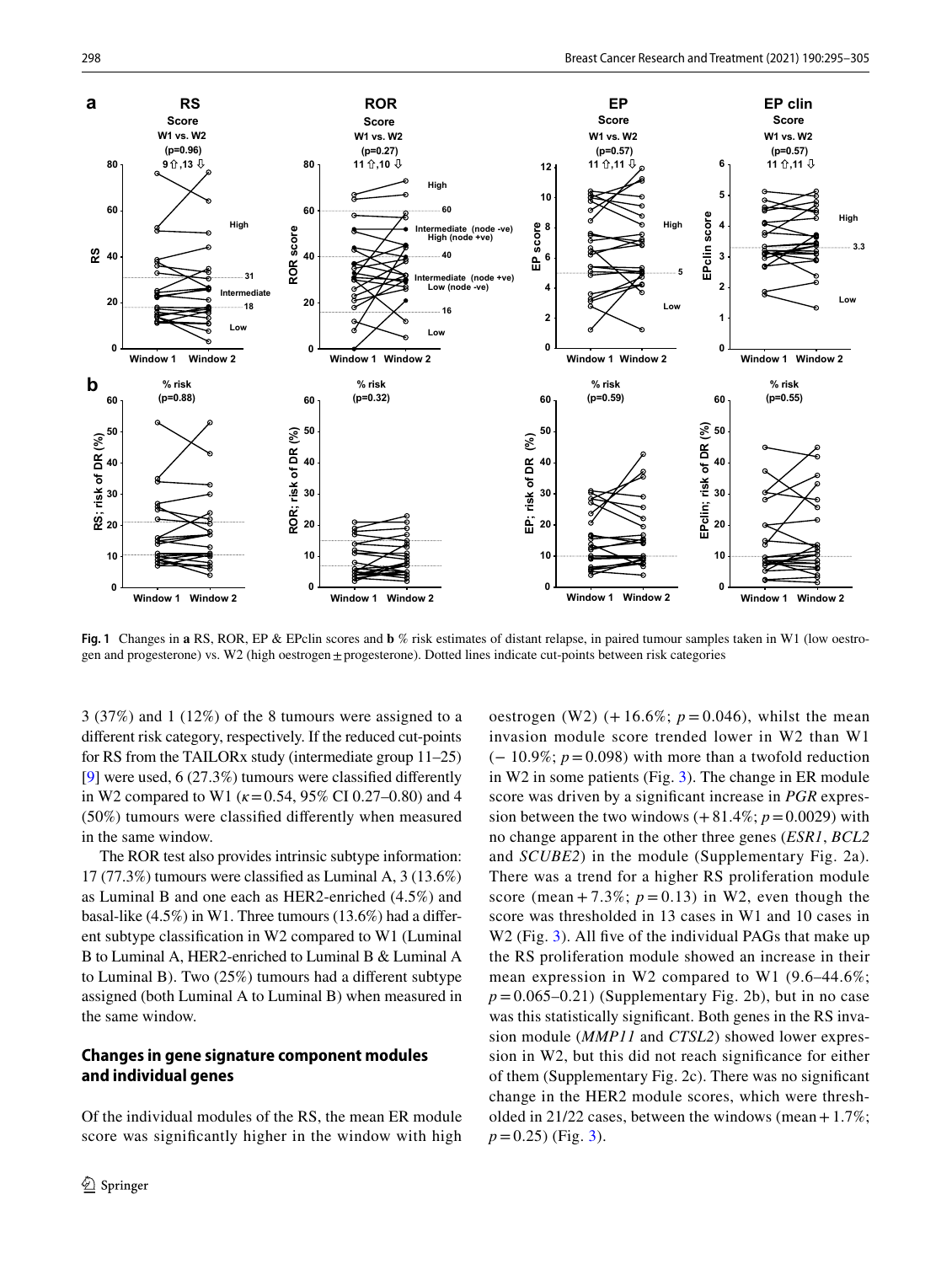**a**

**b**

**Difference in RS % risk of DR**

Difference in RS % risk of DR

**-10**

**0**

**10**

**Difference in RS**

Difference in RS

**20**

**30**



<span id="page-4-0"></span>**Fig. 2** Comparison of changes in **a** RS, ROR, EP & EPclin scores and **b** % risk estimates of distant relapse, in paired tumour samples taken either in W1 (low oestrogen and progesterone) vs. W2 (high oestrogen $\pm$  progesterone) or in the same window

**-10 -5 0 5 10**

**W1 vs. W2 Same window -15**

 $\frac{0}{0}$ 

 $8<sub>o</sub>$ 

ి

**W1 vs. W2 Same window -15**

 $\epsilon$ 

 $\epsilon$ 

The ROR proliferation score showed a non-signifcant trend to be higher in W2 compared to W1 (23.9%,  $p = 0.092$ ; Supplementary Fig. 3) and there was a very strong correlation with the change in the ROR proliferation score and the change in ROR score between W1 and W2 ( $r = 0.86$ , *p*<0.0001). Other than PGR (see above), no other individual gene in any of the signatures showed a signifcant change between W1 and W2.

**-10 -5 0 5 10**

**W1 vs. W2 Same window**

 $\circ$ 

 $\Omega$  $\epsilon$ 

#### **Correlation of RS, ROR and EPclin signature scores**

RS, ROR and EPclin scores showed a stronger correlation with each other in W1 (RS vs. ROR:  $r = 0.69$ ,  $p = 0.0004$ ; ROR vs. EPclin: *r*=0.81, *p*<0.0001; RS vs. EPclin: *r*=0.75, *p*= <0.0001) than in W2 (RS vs. ROR: *r*=0.52, *p*=0.014; ROR vs. EPclin: *r*=0.65, *p*=0.001; RS vs. EPclin: *r*=0.70, *p*=0.0003) (Supplementary Fig. 4). In both windows, RS and ROR showed the weakest correlation, whilst all correlations were stronger in W1 than W2.

**-10 -5 0 5 10**

**W1 vs. W2 Same window -15**

 $\circ$  o

 $\Omega$ 

 $\circ$ 

Changes in estimated risk between W1 and W2 with RS did not correlate signifcantly with the change in estimated risk with each of the other 3 signatures (range *r*=0.32–0.41;  $p=0.06-0.15$ . However, the change in estimated risk found in each of the other signatures did correlate signifcantly between each of those signatures (range  $r=0.73-0.98; p \le 0.001$ ), such that in most cases tumours showing an increase or decrease in risk with one test also showed an increase or decrease, respectively, with the other tests (Fig. [4\)](#page-7-0).

## **Discussion**

Earlier studies examining changes in tumour biology during the menstrual cycle have focused mainly on ER and PgR protein levels and produced inconsistent results [[20](#page-9-18)–[27\]](#page-9-19)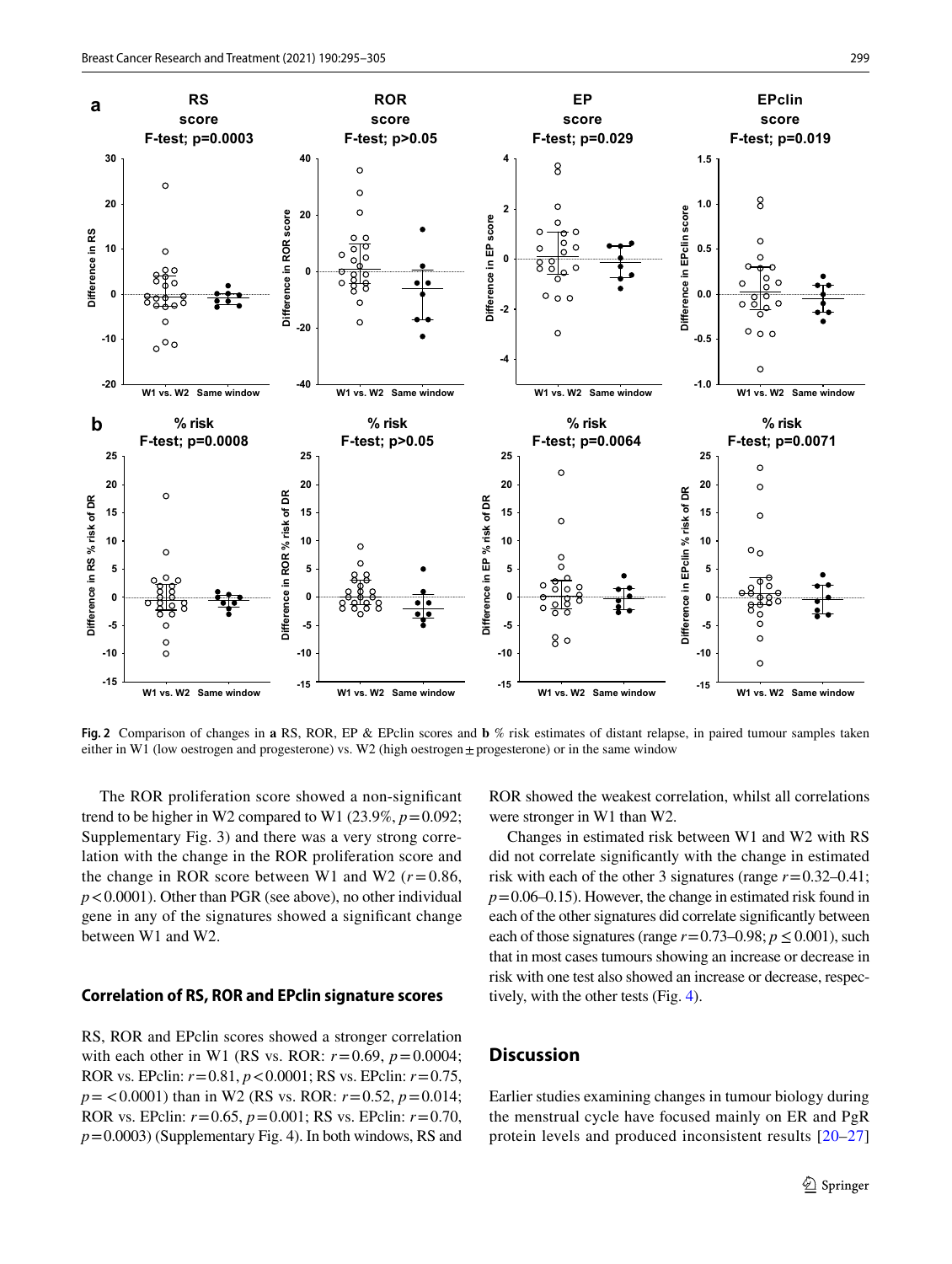| $(a)$ RS               |               |                |                  |                  |                |
|------------------------|---------------|----------------|------------------|------------------|----------------|
| $\mathbf{R}\mathbf{S}$ | Risk category | W <sub>2</sub> |                  |                  | Total          |
|                        |               | Low            | Intermediate     | High             |                |
| W1                     | Low           | $\,8\,$        | $\mathbf{1}$     | $\boldsymbol{0}$ | $\overline{9}$ |
|                        | Intermediate  | 1              | 4                | 1                | 6              |
|                        | High          | $\mathbf{0}$   | 2                | 5                | 7              |
|                        | Total         | 9              | $\tau$           | 6                | 22             |
| $(b)$ ROR              |               |                |                  |                  |                |
| <b>ROR</b>             | Risk category | $\rm W2$       |                  |                  | Total          |
|                        |               | Low            | Intermediate     | High             |                |
| W1                     | Low           | 9              | 3                | $\boldsymbol{0}$ | $12\,$         |
|                        | Intermediate  | 1              | 4                | 1                | 6              |
|                        | High          | $\Omega$       | 1                | 3                | 4              |
|                        | Total         | 10             | 8                | $\overline{4}$   | $22\,$         |
| $(c)$ EP               |               |                |                  |                  |                |
| $\rm EP$               | Risk category |                | $\rm W2$         |                  | Total          |
|                        |               |                | $_{\rm Low}$     | High             |                |
| W1                     | Low           |                | 5                | $\mathbf{1}$     | 6              |
|                        | High          |                | 2                | 14               | 16             |
|                        | Total         |                | $\tau$           | 15               | $22\,$         |
| (d) EPclin             |               |                |                  |                  |                |
| EPclin                 | Risk category |                | W <sub>2</sub>   |                  | Total          |
|                        |               |                | Low              | High             |                |
| W1                     | Low           |                | $\,8\,$          | $\mathfrak{Z}$   | 11             |
|                        | High          |                | $\boldsymbol{0}$ | $11\,$           | 11             |
|                        | Total         |                | 8                | 14               | $22\,$         |

<span id="page-5-0"></span>**Table 1** Concordance of risk categorisation for paired measurements of (a) RS, (b) ROR, (c) EP and (d) EPclin scores performed in W1 (low oestrogen and progesterone) and W2 (high oestrogen±progesterone) of the menstrual cycle

*RS* Oncotype® DX recurrence score, *ROR* Prosigna® PAM50 risk of recurrence score, *EP/EPclin* EndoPredict®, *W* window

reflecting the difficulties of reliably assigning the timing of the menstrual cycle. In more recent retrospective studies, we have shown tumoural ERG expression to be signifcantly higher in mid- to late cycle and PAG expression lower later in the cycle  $[13, 14]$  $[13, 14]$  $[13, 14]$  $[13, 14]$  $[13, 14]$ . In a prospective study, significant changes in the expression of ERGs and PAGs were demon-strated within the same tumour [[15\]](#page-9-13).

There is very little previous work examining the efect of menstrual cycle on gene expression-based prognostic signatures, such as RS, ROR and EP, which are widely used in ER-positive breast cancer to estimate the risk of distant recurrence for patients receiving endocrine therapy and help guide the use of adjuvant chemotherapy. A recent study by Bernhardt et al. [[28\]](#page-9-20) in 25 women reported a higher discordance of RS score when measured in paired samples from the 16 women<50 years of age. Eight of the 16 cases<50 years showed differences of  $> 4$  U in the recurrence score between the paired biopsy compared with none of the 9 cases from older women. The calculation of an 'analogous' RS in that study did not appear to threshold the proliferation and HER2 modules as performed in the clinically used RS algorithm so the results may not correctly replicate the clinically used RS. This observation highlights the importance of using methodology able to accurately recapitulate clinical prognostic signature scores in the research setting. In the current study, we used our published method for the derivation of RUO RS and EP/EPclin scores using gene expression data generated on the NanoString nCounter platform [\[18](#page-9-16)]. Nonetheless, the data from the Bernhardt study support the concept of substantially greater variation in RSs in premenopausal than in postmenopausal women.

Although none of the individual gene signatures showed systematic changes in their score or their estimate of risk of distant recurrence in the absence of chemotherapy between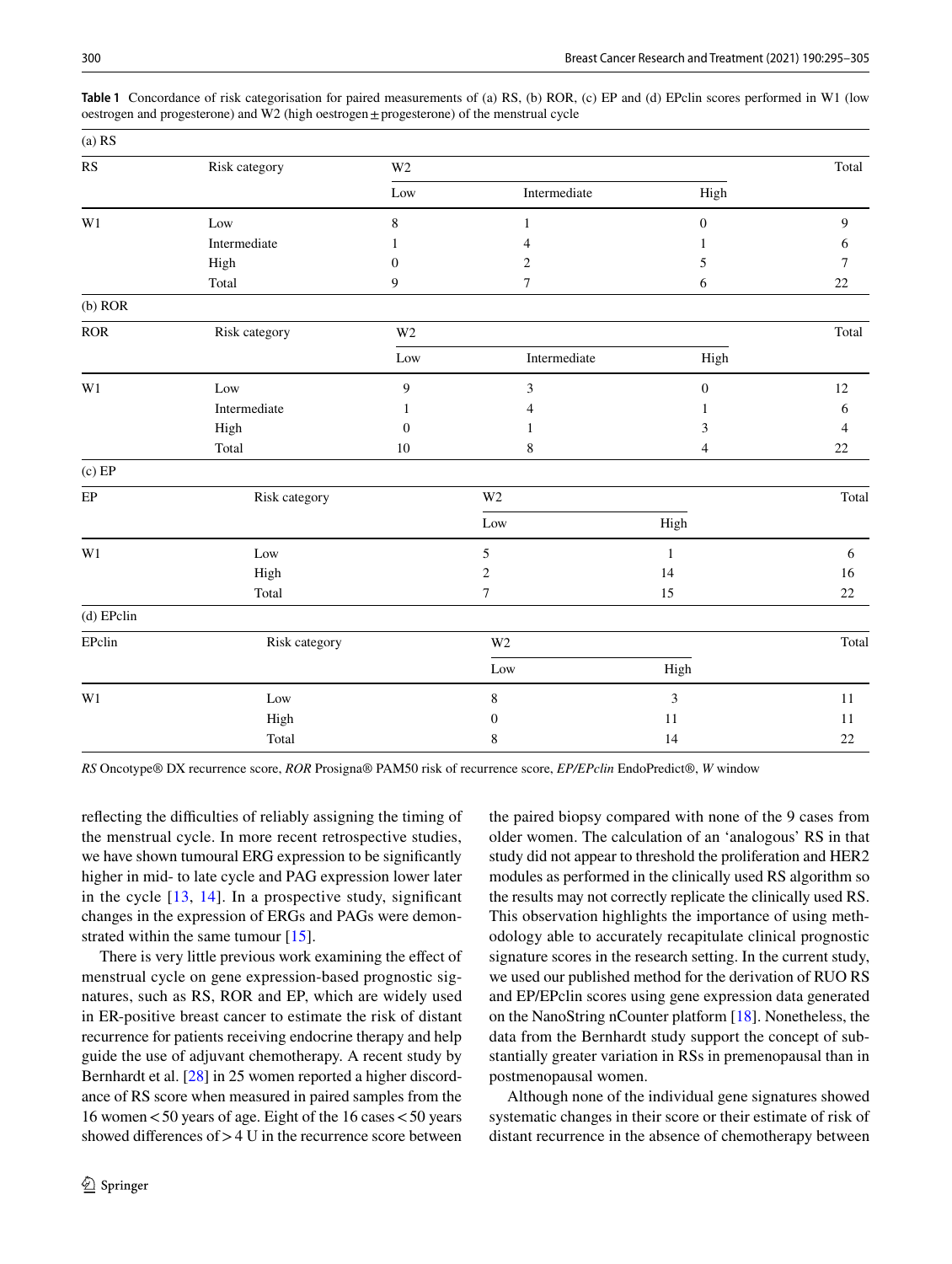

indicated in green, those at intermediate risk (RS 18–31) in yellow and those at high risk (RS>31) in red

<span id="page-6-0"></span>**Fig. 3** Changes in RS module scores in paired tumour samples taken in W1 (low oestrogen and progesterone) vs. W2 (high oestrogen $\pm$ progesterone). Tumours classified as low risk (RS < 18) are

the diferent windows of the menstrual cycle, substantial variability was observed between paired samples for all three scores. Some of these changes might result in diferent clinical decision-making regarding the use of chemotherapy in the afected patient. However, it is not possible to say whether results might be more accurately aligned to clinical outcome if tests were conducted in one window rather than the other. The lower % discordance for EP/EPclin would be expected due to the absence of an intermediate risk group for these scores and therefore less potential for discordance. There were also risk categorisation changes in the small group of control samples taken within the same window of the menstrual cycle suggesting that a signifcant proportion of the variation observed may be inherent to the assays, tissue heterogeneity or subtle menstrual cycle efects.

The proportion of patients that switch from one category to another is clinically relevant and is most easily judged with the EPclin where there are just low- and high-risk categories. In this study set 3/22 (14%) difered in this way but the size of the study does not allow this to be considered as generalisable. The proportion switching will also vary according to the population in which this is assessed with higher proportions occurring when estimates are close to the risk category cut-of.

It should be noted that changes in risk categorisation can give a very variable read-out of a test's reproducibility. Thus, when the revised cut-points (11–25) for RS from the TAI-LORx study [\[9](#page-9-7)] were used, 50% of tumours were classifed diferently in the same window, whereas there were no misclassifications using the original cut-off values. The changes seen in the intrinsic subtype information provided by the ROR test were similar between samples taken in diferent windows (14%) and samples taken in the same window (25%) providing no evidence for any additional variation in intrinsic subtype determination due to menstrual cycle effects.

Comparison of the variation of the signature scores and their estimates of % risk of distant recurrence in the absence of chemotherapy when they were measured in W1 and W2 compared to in the same window indicated a signifcant difference for RS and EP/EPclin, but not for ROR suggesting a greater efect of the menstrual cycle on the former signatures with the caveat that the numbers for comparison are low in the same window group. Alternatively, this may refect a greater inherent variability in the ROR score, such that it is harder to detect a diference in variability between the pairs of measurements in the same and the diferent windows. Published analytical and reproducibility data for the clinical versions of the tests show standard deviations of 1.53 (1.53% of reporting range) for RS [[29\]](#page-9-21), 0.21 (1.40% of reporting range) for EP, 0.057 (0.70% of reporting range) for EPclin [[30\]](#page-9-22) and 2.9 (2.9% of reporting range) for ROR [[31\]](#page-9-23), with a 90% concordance of subtype classifications for the latter. This provides some evidence for a greater inherent variability of the ROR score, although the data underlying these estimates come from diferent populations and the comparisons are therefore indirect. Interestingly, RS, ROR and EPclin scores showed stronger correlations with each other in W1 than in W2 possibly refecting the less variable hormonal milieu in W1. Incorporation of clinical information might be expected to reduce the observed variability between paired measurements in the same patient as it is identical for both sample pairs. However, there was little evidence for this when EPclin was compared to EP.

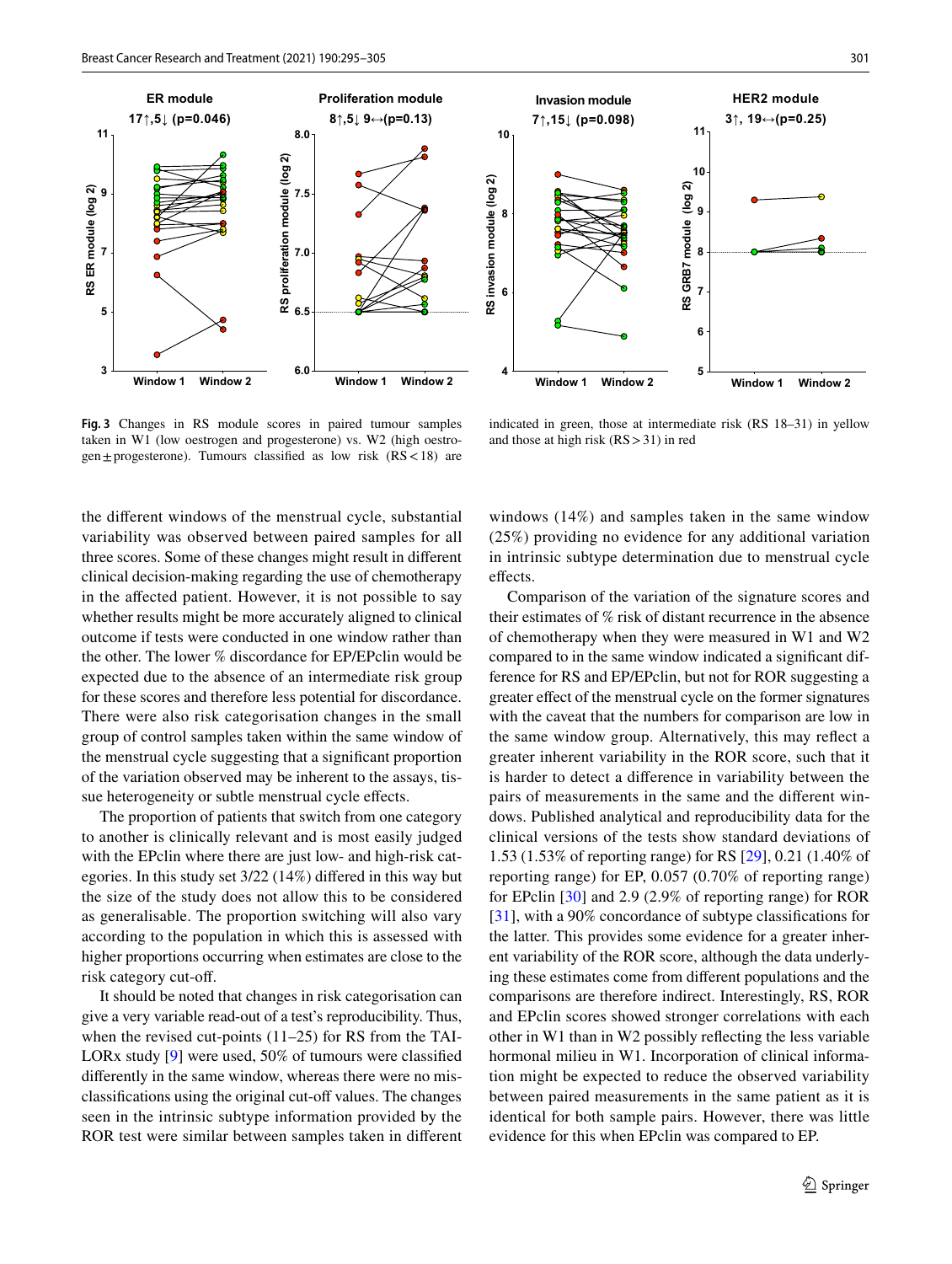<span id="page-7-0"></span>**Fig. 4** Change in % risk of distant relapse estimates between W1 (low oestrogen and progesterone) and W2 (high oestrogen ±progesterone) of the menstrual cycle for ROR, RS, EP and EPclin; **a** comparison and **b** correlation of changes. Concordant low-risk tumours indicated in green, concord ant high-risk tumours in red and discordant risk tumours in orange (fully discordant) or yel low (no change in risk vs. low or high risk)

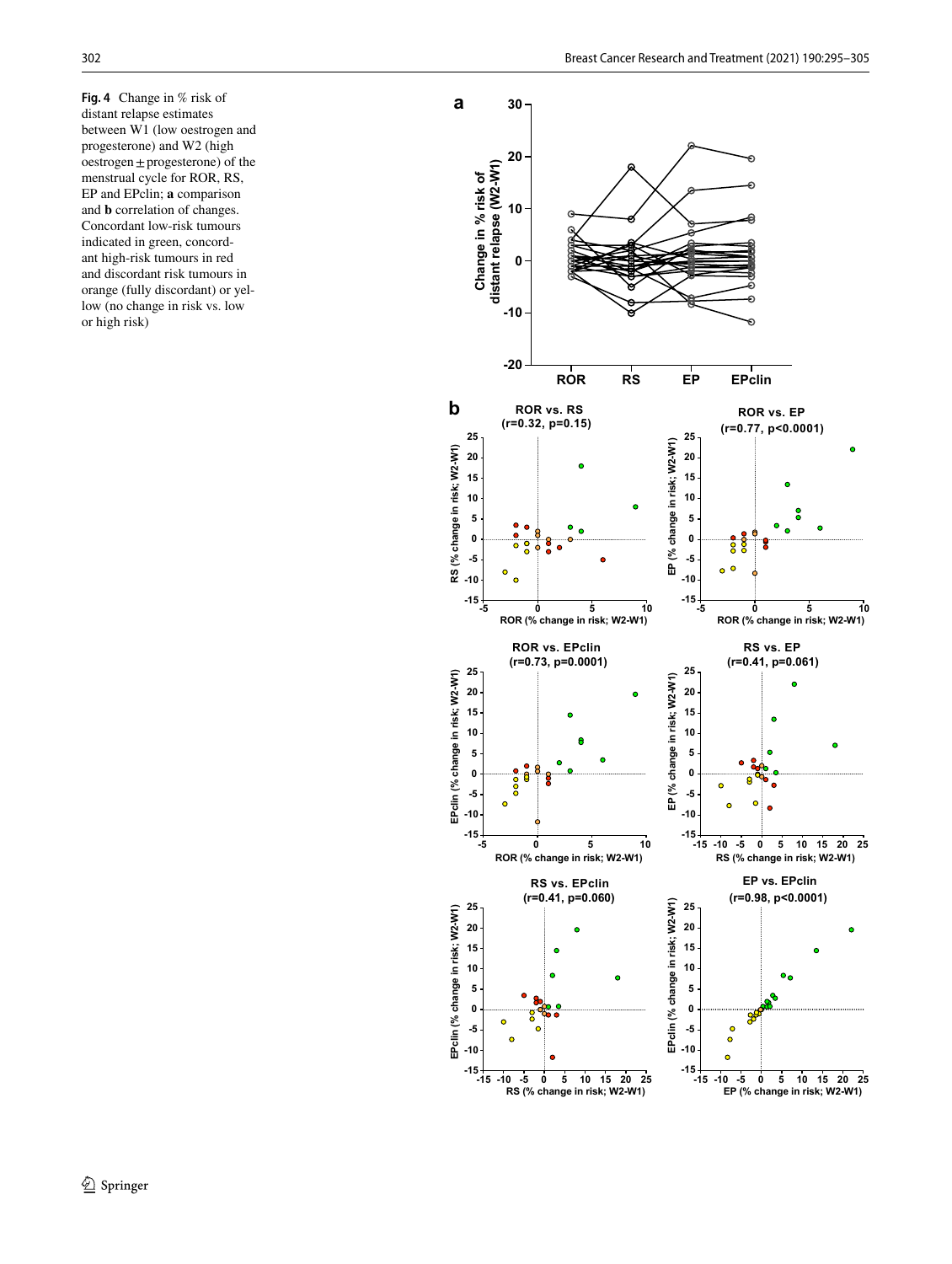The variability of the RS during the menstrual cycle was investigated further by examining changes in its component modules and genes. The ER module score was signifcantly higher in the presence of the higher oestrogen and progesterone levels in W2 rather than in W1, driven by a signifcant increase in *PGR* expression. Additionally, the proliferation module score, even though thresholded, showed a trend to increase in W2, whilst the invasion module score trended lower in W2. These data confrm that changes in individual genes and gene modules do occur across the cycle, but that these changes largely balance one another out because of their opposite direction in the risk algorithm for the RS. In agreement with the trend for the RS proliferation score to increase in W2, the ROR proliferation score also showed a strong trend to increase in W2. The change in ROR proliferation score correlated very strongly with the change in ROR between windows. This concurs with recent work indicating that proliferation appears to be the main driver of ROR, in contrast to RS, which may be more driven by its ER module (and predominantly by PGR itself) in a postmenopausal population [\[8](#page-9-6)].

Strengths of the current study include the careful assignment of menstrual cycle timing, the use of validated methodology to accurately recapitulate the prognostic signature scores and the availability of a group of tumours taken in the same window to act as a control. A weakness of the study was the modest number of patients available particularly for those pairs of samples taken in the same window. To maximise numbers, we used samples from two independent studies [\[15](#page-9-13)] and split the menstrual cycle into just two windows. As a consequence, W2 contained a wide range of progesterone concentrations in particular, ranging from very low in the frst half of W2 to maximal in the latter half of the window. This would be likely to add extra variability to measurements made in W2, thereby reducing the power of the study to observe signifcant diferences between paired samples taken in W1 and W2. Another limitation of the study is the inclusion of patients with node positivity although the RxPONDER trial found no evidence that OncotypeDX is informative for choosing whether patients should receive chemotherapy. There is no reason to expect that variability in molecular scores of the primary will vary according to lymph node status but this would impact on the estimates of risk of distant recurrence.

In summary, we show that there are signifcant changes during the menstrual cycle in the expression of some of the genes and gene module scores comprising the RS, ROR and EP/EPclin scores, but these do not afect any of the prognostic scores in a systematic fashion. Whilst none of the individual gene signatures showed signifcant changes between diferent windows of the menstrual cycle, substantial variability was observed for all three scores, such that 14–27% of samples were assigned to a diferent risk category.

**Supplementary Information** The online version contains supplementary material available at<https://doi.org/10.1007/s10549-021-06377-3>.

**Author contributions** MD, IES, SC, MC and OG designed the initial study proposal. BPH and OG managed the study and data collection. IES, MC, CH, CO, AE, AS, MS, CR, SL, LN, LHQ, PTH, PHK and NVD recruited and managed the study patients. TVT conducted pathology studies and managed the tissue samples in Vietnam. BPH performed the gene expression measurements. BPH, MD and OG collected and managed the study data and wrote the manuscript with assistance from AA, RB, GS and MC.

**Funding** This work was supported by a grant from the Breast Cancer Research Foundation (MD). The Royal Marsden Hospital acknowledges the support of the National Institute for Health Research, through the National Cancer Research Network. We thank Breast Cancer Now for funding this work as part of Programme Funding to the Breast Cancer Now Toby Robins Research Centre. This work represents independent research supported by the National Institute for Health Research (NIHR) Biomedical Research Centre at The Royal Marsden NHS Foundation Trust and The Institute of Cancer Research, London. The views expressed are those of the authors and not necessarily those of the NIHR or the Department of Health and Social Care.

**Data availability** The datasets generated during and/or analysed during the current study are available from the corresponding author on reasonable request.

#### **Declarations**

**Conflict of interest** Mitch Dowsett received lecture fees from NanoString Technologies and served on an Agilent advisory board.

**Ethical approval** All procedures performed in studies involving human participants were in accordance with the ethical standards of the institutional and/or national research committee and with the 1964 Helsinki declaration and its later amendments or comparable ethical standards.

**Consent to participate** Informed consent was obtained from all individual participants included in the study.

**Open Access** This article is licensed under a Creative Commons Attribution 4.0 International License, which permits use, sharing, adaptation, distribution and reproduction in any medium or format, as long as you give appropriate credit to the original author(s) and the source, provide a link to the Creative Commons licence, and indicate if changes were made. The images or other third party material in this article are included in the article's Creative Commons licence, unless indicated otherwise in a credit line to the material. If material is not included in the article's Creative Commons licence and your intended use is not permitted by statutory regulation or exceeds the permitted use, you will need to obtain permission directly from the copyright holder. To view a copy of this licence, visit<http://creativecommons.org/licenses/by/4.0/>.

# **References**

<span id="page-8-0"></span>1. Dodson A, Parry S, Ibrahim M et al (2018) Breast cancer biomarkers in clinical testing: analysis of a UK national external quality assessment scheme for immunocytochemistry and in situ hybridisation database containing results from 199 300 patients. J Pathol Clin Res 4:262–273.<https://doi.org/10.1002/cjp2.112>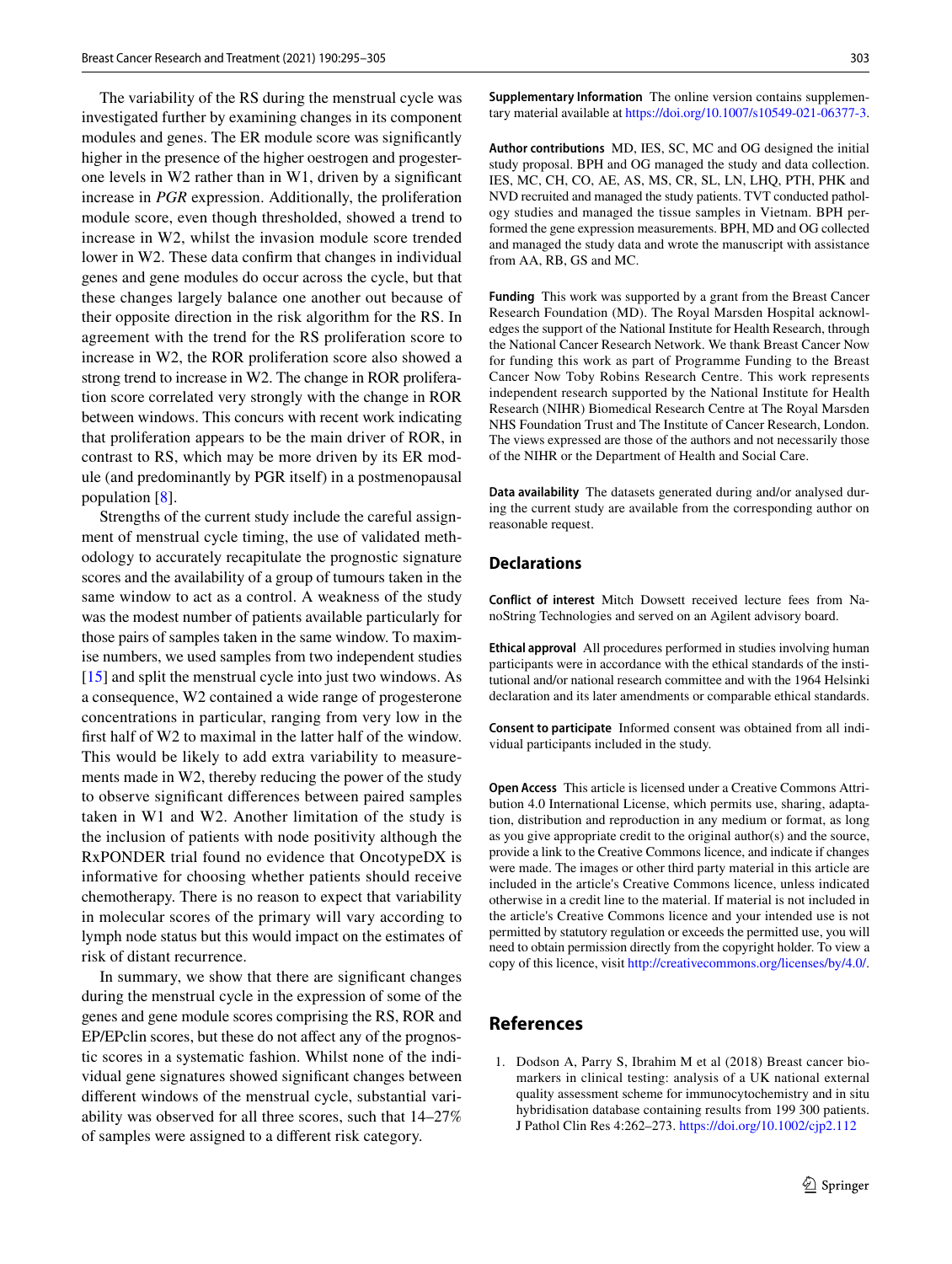- <span id="page-9-0"></span>2. Rosenberg PS, Barker KA, Anderson WF (2015) Estrogen receptor status and the future burden of invasive and in situ breast cancers in the United States. J Natl Cancer Inst. [https://doi.org/10.](https://doi.org/10.1093/jnci/djv159) [1093/jnci/djv159](https://doi.org/10.1093/jnci/djv159)
- <span id="page-9-1"></span>3. Paik S, Shak S, Tang G et al (2004) A multigene assay to predict recurrence of tamoxifen-treated, node-negative breast cancer. N Engl J Med 351:2817–2826. [https://doi.org/10.1080/1473340050](https://doi.org/10.1080/14733400500093379) [0093379](https://doi.org/10.1080/14733400500093379)
- <span id="page-9-2"></span>4. Parker JS, Mullins M, Cheung MCU et al (2009) Supervised risk predictor of breast cancer based on intrinsic subtypes. J Clin Oncol 27:1160–1167.<https://doi.org/10.1200/JCO.2008.18.1370>
- <span id="page-9-3"></span>5. Filipits M, Rudas M, Jakesz R et al (2011) A new molecular predictor of distant recurrence in ER-positive, HER2-negative breast cancer adds independent information to conventional clinical risk factors. Clin Cancer Res 17:6012–6020. [https://doi.org/10.1158/](https://doi.org/10.1158/1078-0432.CCR-11-0926) [1078-0432.CCR-11-0926](https://doi.org/10.1158/1078-0432.CCR-11-0926)
- <span id="page-9-4"></span>6. Harris LN, Ismaila N, McShane LM et al (2016) Use of biomarkers to guide decisions on adjuvant systemic therapy for women with early-stage invasive breast cancer: American Society of clinical Oncology clinical practice guideline. J Clin Oncol 34:1134– 1150.<https://doi.org/10.1200/JCO.2015.65.2289>
- <span id="page-9-5"></span>7. National Institute for Health and Care Excellence [NICE] (2018) Tumour profling tests to guide adjuvant chemotherapy decisions in early breast cancer
- <span id="page-9-6"></span>8. Buus R, Sestak I, Kronenwett R et al (2020) Molecular drivers of Oncotype DX, Prosigna, EndoPredict, and the Breast Cancer Index: a TransATAC study. J Clin Oncol 39:126–135. [https://doi.](https://doi.org/10.1200/JCO.20.00853) [org/10.1200/JCO.20.00853](https://doi.org/10.1200/JCO.20.00853)
- <span id="page-9-7"></span>9. Sparano JA, Gray RJ, Makower DF et al (2018) Adjuvant chemotherapy guided by a 21-gene expression assay in breast cancer. N Engl J Med 379:111–121.<https://doi.org/10.1056/nejmoa1804710>
- <span id="page-9-8"></span>10. Tang G, Cuzick J, Costantino JP et al (2011) Risk of recurrence and chemotherapy beneft for patients with node-negative, estrogen receptor-positive breast cancer: recurrence score alone and integrated with pathologic and clinical factors. J Clin Oncol 29:4365–4372. <https://doi.org/10.1200/JCO.2011.35.3714>
- <span id="page-9-9"></span>11. Sparano JA, Crager MR, Tang G et al (2020) Development and validation of a tool integrating the 21-gene recurrence score and clinical-pathological features to individualize prognosis and prediction of chemotherapy beneft in early breast cancer. J Clin Oncol 39:557–564.<https://doi.org/10.1200/JCO.20.03007>
- <span id="page-9-10"></span>12. Wallden B, Storhoff J, Nielsen T et al (2015) Development and verifcation of the PAM50-based Prosigna breast cancer gene signature assay. BMC Med Genomics 8:1–14. [https://doi.org/10.](https://doi.org/10.1186/s12920-015-0129-6) [1186/s12920-015-0129-6](https://doi.org/10.1186/s12920-015-0129-6)
- <span id="page-9-11"></span>13. Haynes BP, Viale G, Galimberti V et al (2013) Expression of key oestrogen-regulated genes difers substantially across the menstrual cycle in oestrogen receptor-positive primary breast cancer. Breast Cancer Res Treat 138:157–165. [https://doi.org/10.1007/](https://doi.org/10.1007/s10549-013-2426-0) [s10549-013-2426-0](https://doi.org/10.1007/s10549-013-2426-0)
- <span id="page-9-12"></span>14. Haynes BP, Viale G, Galimberti V et al (2014) Diferences in expression of proliferation-associated genes and RANKL across the menstrual cycle in estrogen receptor-positive primary breast cancer. Breast Cancer Res Treat 148:327–335. [https://doi.org/10.](https://doi.org/10.1007/s10549-014-3181-6) [1007/s10549-014-3181-6](https://doi.org/10.1007/s10549-014-3181-6)
- <span id="page-9-13"></span>15. Haynes BP, Ginsburg O, Gao Q et al (2019) Menstrual cycle associated changes in hormone-related gene expression in oestrogen receptor positive breast cancer. npj Breast Cancer. [https://doi.org/](https://doi.org/10.1038/s41523-019-0138-2) [10.1038/s41523-019-0138-2](https://doi.org/10.1038/s41523-019-0138-2)
- <span id="page-9-14"></span>16. Haynes BP, Ginsburg O, Gao Q et al (2017) Molecular changes in premenopausal oestrogen receptor-positive primary breast cancer in Vietnamese women after oophorectomy. npj Breast Cancer. <https://doi.org/10.1038/s41523-017-0049-z>
- <span id="page-9-15"></span>17. Geiss GK, Bumgarner RE, Birditt B et al (2008) Direct multiplexed measurement of gene expression with color-coded probe pairs. Nat Biotechnol 26:317–325. [https://doi.org/10.1038/nbt13](https://doi.org/10.1038/nbt1385) [85](https://doi.org/10.1038/nbt1385)
- <span id="page-9-16"></span>18. Buus R, Szijgyarto Z, Schuster EF et al (2021) Development and validation for research assessment of Oncotype DX® Breast Recurrence Score, EndoPredict® and Prosigna®. npj Breast Cancer.<https://doi.org/10.1038/s41523-021-00216-w>
- <span id="page-9-17"></span>19. Genomic Health (2019) Genomic Health Physician Portal. [www.](http://www.genomichealth.com) [genomichealth.com](http://www.genomichealth.com). Accessed 19 May 2019
- <span id="page-9-18"></span>20. Pujol P, Daures JP, Thezenas S et al (1998) Changing estrogen and progesterone receptor patterns in breast carcinoma during the menstrual cycle and menopause. Cancer 83:698–705. [https://](https://doi.org/10.1002/(SICI)1097-0142(19980815)83:4%3c698::AID-CNCR10%3e3.0.CO;2-N) [doi.org/10.1002/\(SICI\)1097-0142\(19980815\)83:4%3c698::AID-](https://doi.org/10.1002/(SICI)1097-0142(19980815)83:4%3c698::AID-CNCR10%3e3.0.CO;2-N)[CNCR10%3e3.0.CO;2-N](https://doi.org/10.1002/(SICI)1097-0142(19980815)83:4%3c698::AID-CNCR10%3e3.0.CO;2-N)
- 21. Khan SA, Gonchorof NJ, Miller LE (1997) Expression of pS2, c-erbB-2, and Cathepsin D during the menstrual cycle in human breast cancers. Ann Surg Oncol 4:462–469
- 22. Mangia A, De Lena M, Barletta A et al (1998) Timing of breast cancer surgery within the menstrual cycle: tumor proliferative activity, receptor status and short-term clinical outcome. J Exp Clin Cancer Res 17:317–323
- 23. Coradini D, Veneroni S, Pellizzaro C, Daidone MG (2003) Fluctuation of intratumor biological variables as a function of menstrual timing of surgery for breast cancer in premenopausal patients. Ann Oncol 14:962–963.<https://doi.org/10.1093/annonc/mdg258>
- 24. Vasei M, Azarpira N, Talei A (2006) Status of estrogen and progesterone receptors in various phases of the menstrual cycle in breast cancer. Arch Iran Med 9:250–253
- 25. Atalay C, Kanliöz M, Altinok M (2002) Menstrual cycle and hormone receptor status in breast cancer patients. Neoplasma 49:278–282
- 26. Pujol P, Daures JP, Brouillet JP et al (2001) A prospective prognostic study of the hormonal milieu at the time of surgery in premenopausal breast carcinoma. Cancer 91:1854–1861. [https://doi.](https://doi.org/10.1002/1097-0142(20010515)91:10%3c1854::AID-CNCR1206%3e3.0.CO;2-Y) [org/10.1002/1097-0142\(20010515\)91:10%3c1854::AID-CNCR1](https://doi.org/10.1002/1097-0142(20010515)91:10%3c1854::AID-CNCR1206%3e3.0.CO;2-Y) [206%3e3.0.CO;2-Y](https://doi.org/10.1002/1097-0142(20010515)91:10%3c1854::AID-CNCR1206%3e3.0.CO;2-Y)
- <span id="page-9-19"></span>27. Saad Z, Bramwell VHC, Wilson SM et al (1998) Expression of genes that contribute to proliferative and metastatic ability in breast cancer resected during various menstrual phases. Lancet 351:1170–1173. [https://doi.org/10.1016/S0140-6736\(97\)07498-9](https://doi.org/10.1016/S0140-6736(97)07498-9)
- <span id="page-9-20"></span>28. Bernhardt SM, Dasari P, Wrin J et al (2020) Discordance in 21-gene recurrence scores between paired breast cancer samples is inversely associated with patient age. Breast Cancer Res. [https://](https://doi.org/10.1186/s13058-020-01327-1) [doi.org/10.1186/s13058-020-01327-1](https://doi.org/10.1186/s13058-020-01327-1)
- <span id="page-9-21"></span>29. Cronin M, Sangli C, Liu ML et al (2007) Analytical validation of the oncotype DX genomic diagnostic test for recurrence prognosis and therapeutic response prediction in node-negative, estrogen receptor-positive breast cancer. Clin Chem 53:1084–1091. [https://](https://doi.org/10.1373/clinchem.2006.076497) [doi.org/10.1373/clinchem.2006.076497](https://doi.org/10.1373/clinchem.2006.076497)
- <span id="page-9-22"></span>30. Warf MB, Rajamani S, Krappmann K et al (2017) Analytical validation of a 12-gene molecular test for the prediction of distant recurrence in breast cancer. Future Sci OA. [https://doi.org/10.](https://doi.org/10.4155/fsoa-2017-0051) [4155/fsoa-2017-0051](https://doi.org/10.4155/fsoa-2017-0051)
- <span id="page-9-23"></span>31. Package insert for Prosigna® Breast Cancer Prognostic Gene Signature Assay. Version 7 (2019-09 LBL-CO223-07). Nanostring Technologies® (Seattle, USA)

**Publisher's Note** Springer Nature remains neutral with regard to jurisdictional claims in published maps and institutional afliations.